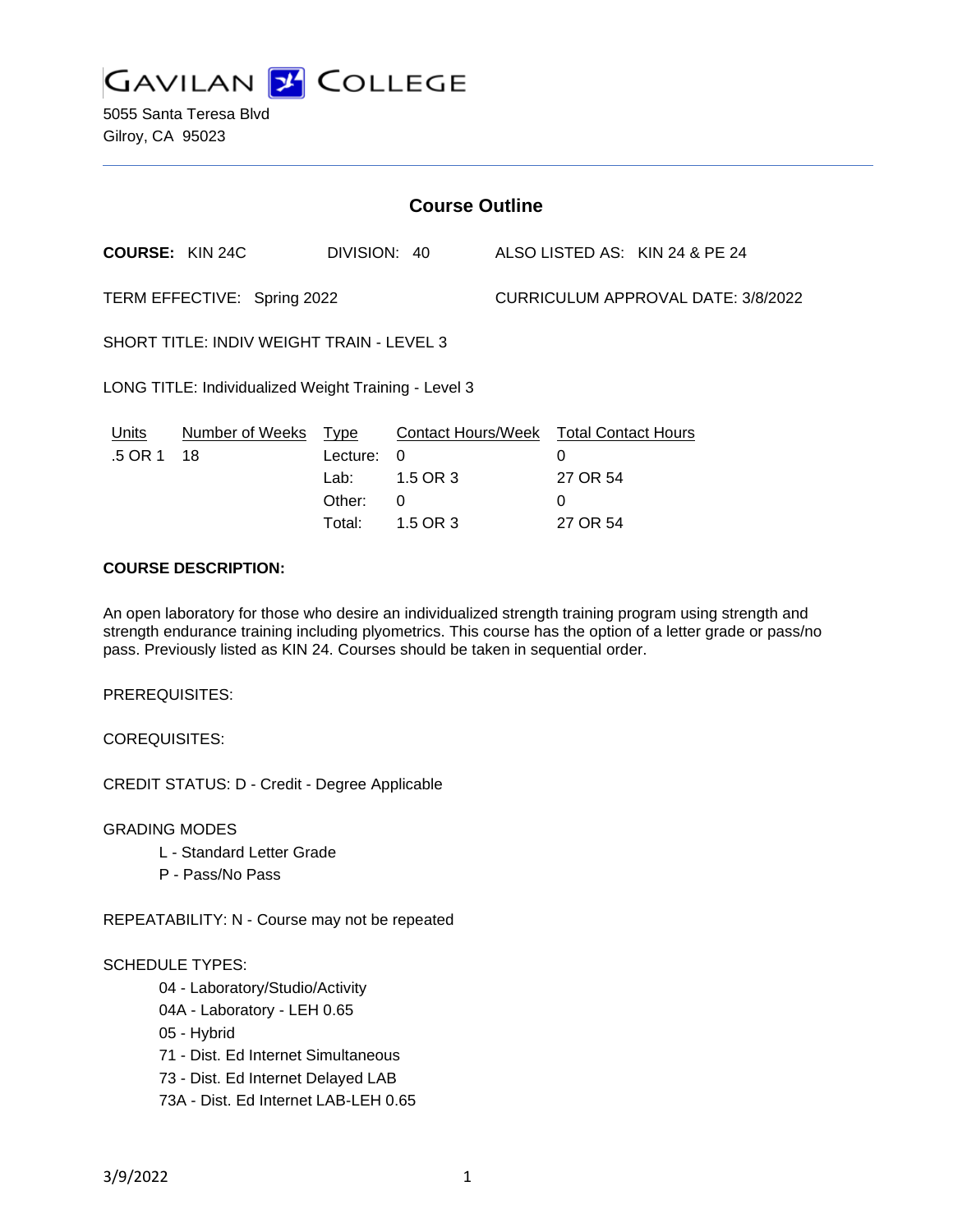## **STUDENT LEARNING OUTCOMES:**

By the end of this course, a student should:

1. Develop and utilize a strength and strength endurance training program which focuses on the adaptation of strength.

2. Incorporate at least four (4) super set techniques and four (4) plyometric exercises in their weekly workout routine.

## **COURSE OBJECTIVES:**

By the end of this course, a student should:

1. Develop and perform a weekly strength and strength endurance training program that incorporates the use of a variety of super set techniques and plyometric exercises.

2. Demonstrate a variety of power and speed training plyometric exercises for both the lower and upper body.

3. Discuss and demonstrate superset techniques. Develop a strength and strength endurance training program that focuses on the adaptation of strength.

4. Explain the requirements of the course, including appropriate workout attire and use of a workout chart. They will correctly log themselves in and out of the lab.

# **CONTENT, STUDENT PERFORMANCE OBJECTIVES, OUT-OF-CLASS ASSIGNMENTS**

Curriculum Approval Date: 3/8/2022

1.5 - 3 Hours: Course orientation, including grading and the procedures for use of the open lab.

3 - 6 Hours: Continue orientations as needed. Provide information on strength and strength endurance training with the focus on adaptation of strength - maintaining stability while increasing stress for increasing size and strength. These workouts would

include 2 - 5 sets of 4 - 12 reps. Introduce the use of super set techniques. For example: perform a stable exercise (bench press) immediately followed with a stability exercise (stability ball push up). Assist students with developing a strength and strength endurance training program that incorporates the use of super set techniques.

4.5 - 9 Hours: Introduce the use of plyometric exercises; such as

calf jumps, squat jumps, one-leg or two-leg jumps to and from boxes as well as upper body (such as the stability ball sit-up and stability ball push-up) plyometric exercises.

16.5 - 33 Hours: Continue to demonstrate and introduce the use of super set techniques and plyometrics as a method of strength and strength endurance training. Assist the students with modifying their workout routine to incorporate the continued use of super set techniques and

plyometrics.

2 Hours: Written final.

### **METHODS OF INSTRUCTION:**

demonstration, peer teaching, small group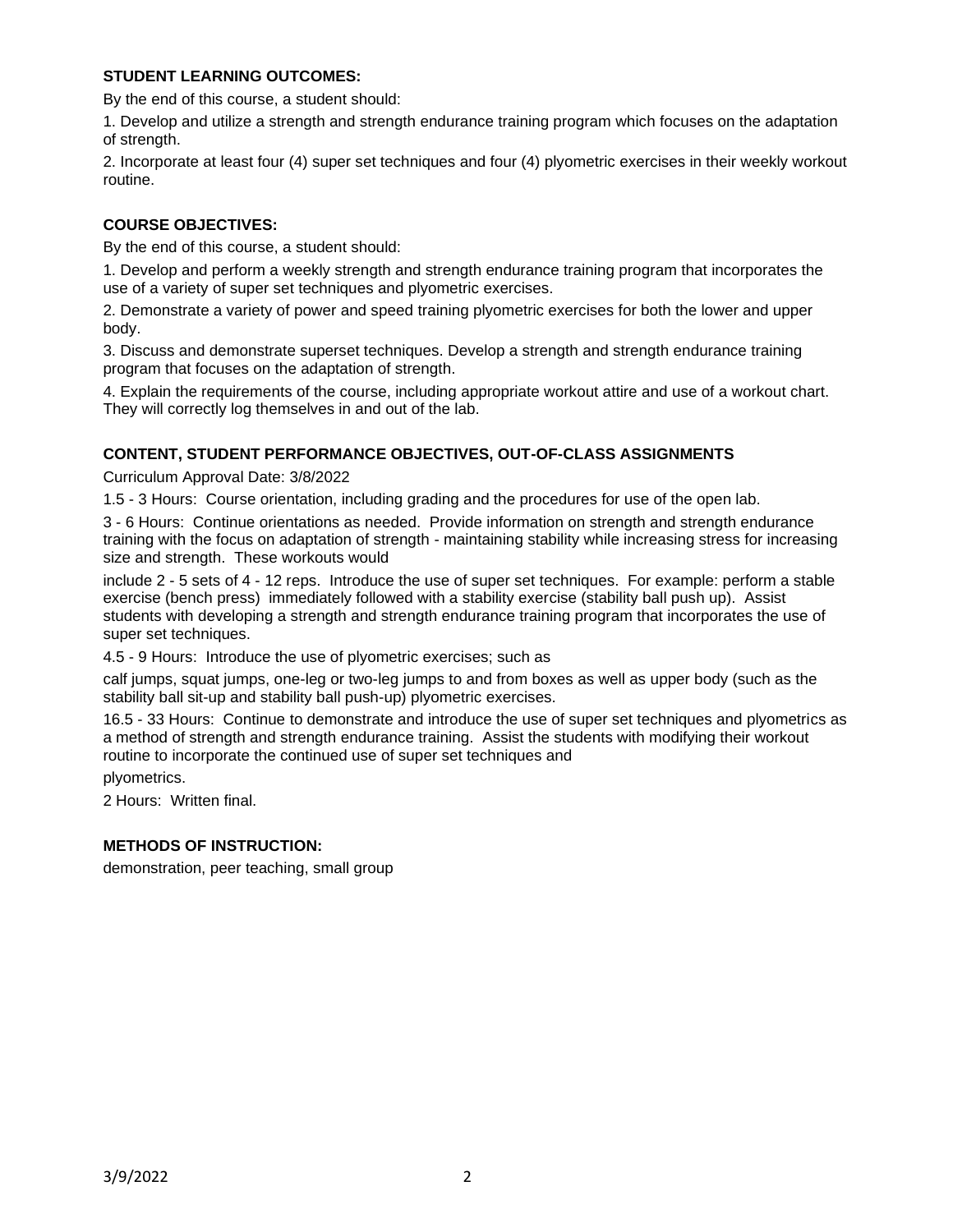## **METHODS OF EVALUATION:**

Skill demonstrations

Evaluation Percent 20 Evaluation Description 20% - 30% Performance exams

Objective examinations

Evaluation Percent 10 Evaluation Description 10% - 20% Multiple choice; Matching items; Other: short answer

Other methods of evaluation

Evaluation Percent 70 Evaluation Description Required student participation

#### **REPRESENTATIVE TEXTBOOKS:**

No textbook required.